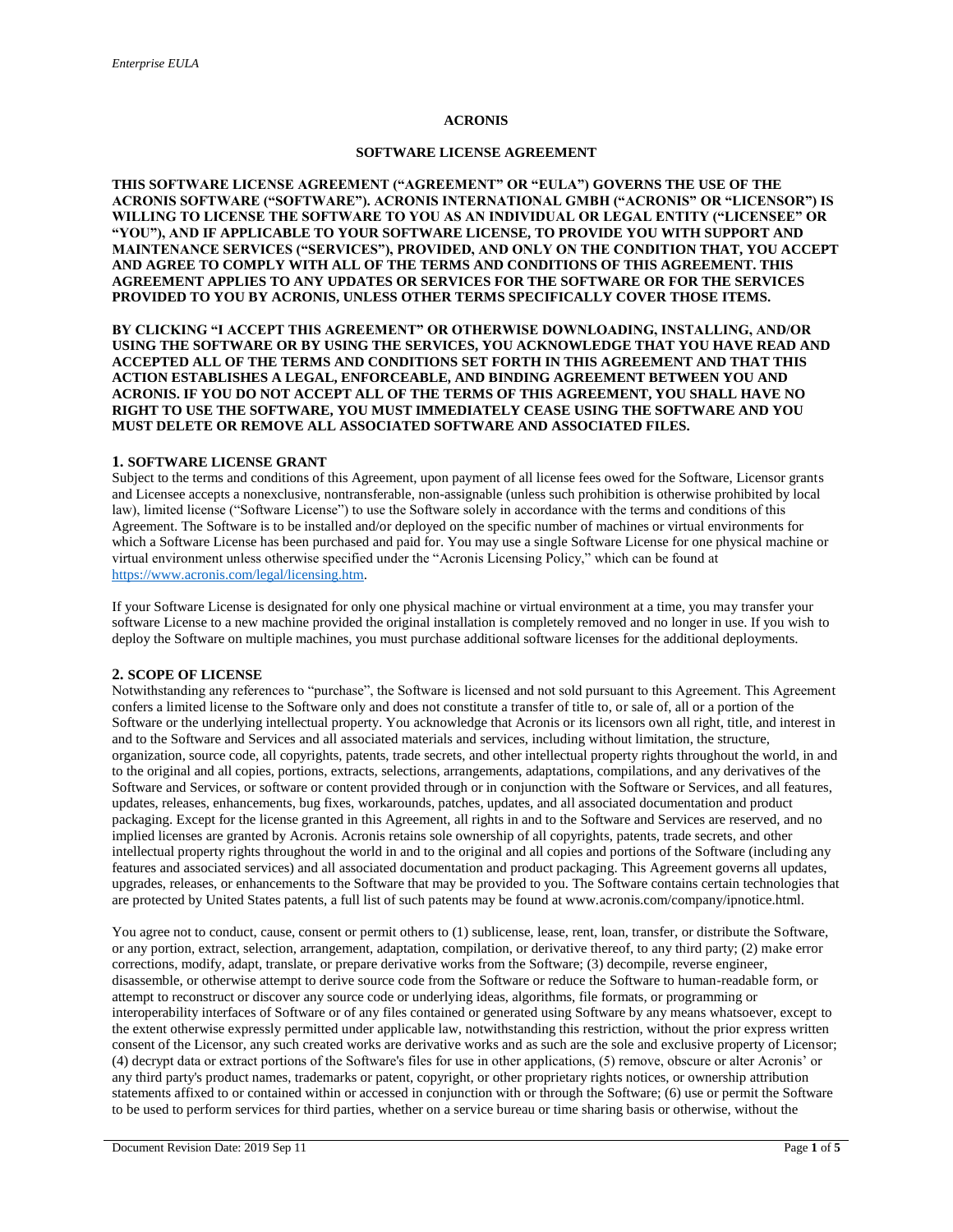express written authorization of Acronis; or (7) publicly disseminate performance information or analysis (including, without limitation, benchmarks) from any source relating to the Software. You shall be responsible and liable for the actions of Your affiliates, employees, agents, and any third party who obtains access to the Software licensed to Licensee.

In addition, certain third party code may be provided with the Software. To the extent that such third-party code is subject to license terms that vary from the terms in this Agreement, you may find the third-party license terms accompanying such code at https://kb.acronis.com/content/7696 and in the license.txt file located in the root installation directory, and those terms will govern your use of such code.

# **3. SOFTWARE UPDATES, SUPPORT AND MAINTENANCE**

- a. If you register your Software with Acronis, you are entitled to (a) "patch" or "dot" releases of Software; and (b) other electronic services Acronis makes generally available to its customers, including its knowledge base, which can assist in answering general questions about the Software. Any unauthorized modifications to the Software will void this provision.
- b. Notwithstanding Section 3(a), if you are licensing Acronis Backup Cloud, any support and maintenance of the Acronis Backup Cloud shall be provided by the reseller entity from which you are directly purchasing Acronis Backup Cloud license.

# **4. ACCEPTABLE USE AND CONDUCT**

By registering for and/or by using the Software or Services, you represent and warrant that you have the legal capacity and authority to enter into a binding agreement and to adhere to this Agreement, and that you will use the Software and the Services only in accordance with this Agreement and with all applicable laws. If an individual is registering or using the Software or Services on behalf of an entity or organization, that individual warrants, represents, and covenants to Acronis that such individual is duly authorized to agree to this EULA on behalf of the organization and to bind the organization to them. The Software and Services are intended, and offered, only for lawful use by individuals or organizations with the legal capacity and authority under applicable law to enter into a contract for such products and services. Acronis does not offer the Software or Services to minors or where otherwise prohibited by law.

#### Without limiting the foregoing:

**(1)** You acknowledge and agree that the Software may be subject to export controls in the United States and other countries. You agree to comply with all United States export laws and regulations and with all export or import regulations of other countries, and you shall not and shall not allow any third-party to remove or export from the United States or allow the export or re-export of any part of the Software or Services or any direct product thereof (a) into (or to a national or resident of) any embargoed or terrorist-supporting country; (b) to anyone on the U.S. Commerce Department's Table of Denial Orders or U.S. Treasury Department's list of Specially Designated Nationals; or (c) to any country to which such export or re-export is restricted or prohibited, or as to which the United States government or any agency thereof requires an export license or other governmental approval at the time of export or re-export without first obtaining such license or approval. You assume sole responsibility for any required export approval and/or licenses and all related costs and for the violation of any United States export law or regulation.

**(2)** You may not use the Software and/or Services if you are a citizen, national, or resident of, or are under control of the government of: Cuba, Iran, Sudan, North Korea, Syria, or any other country to which the United States has prohibited export. Each time you use the Software or Services you represent, warrant, and covenant that (a) you are not a citizen, national, or resident of, nor under the control of the government of any such country to which the United States has prohibited export; (b) you will not download or otherwise export or re-export the Software, directly or indirectly, to the above mentioned countries nor to citizens, nationals or residents of those countries; (c) you are not listed on the U.S. Department of Treasury's Lists of Specially Designated Nationals, Specially Designated Terrorists, and Specially Designated Narcotic Traffickers, the U.S. Department of State's List of Statutorily Debarred Parties, or the U.S. Department of Commerce's Denied Persons List, Entity List, or Unverified List Table of Denial Orders; (d) you will not download or otherwise export or re-export the Software, directly or indirectly, to persons on the above mentioned lists; (e) you will neither use nor allow the Software to be used for any purposes prohibited by United States federal or state law, including, without limitation, for the development, design, manufacture, or production of nuclear, chemical, or biological weapons of mass destruction; (f) the Software and the Services will not be exported, directly, or indirectly, in violation of these laws, nor will the Software or Services be used for any purpose prohibited by these laws including, without limitation, nuclear, chemical, or biological weapons proliferation; and (g) you are not using or permitting others to use the Software or Services to create, store, backup, distribute, or provide access to child pornography or any other content or data which is illegal under the relevant laws of the United States, Switzerland, Singapore and Licensee's jurisdiction.

Acronis cannot decrypt your files if You have elected to encrypt.

You have selected the location of your data and understand that local laws where the selected data centers are located may be different that the laws of the country in which You reside. Acronis will comply with the local laws of the jurisdiction in which You reside and also the jurisdiction where the data center storing your data is located. As a result, You acknowledge that Acronis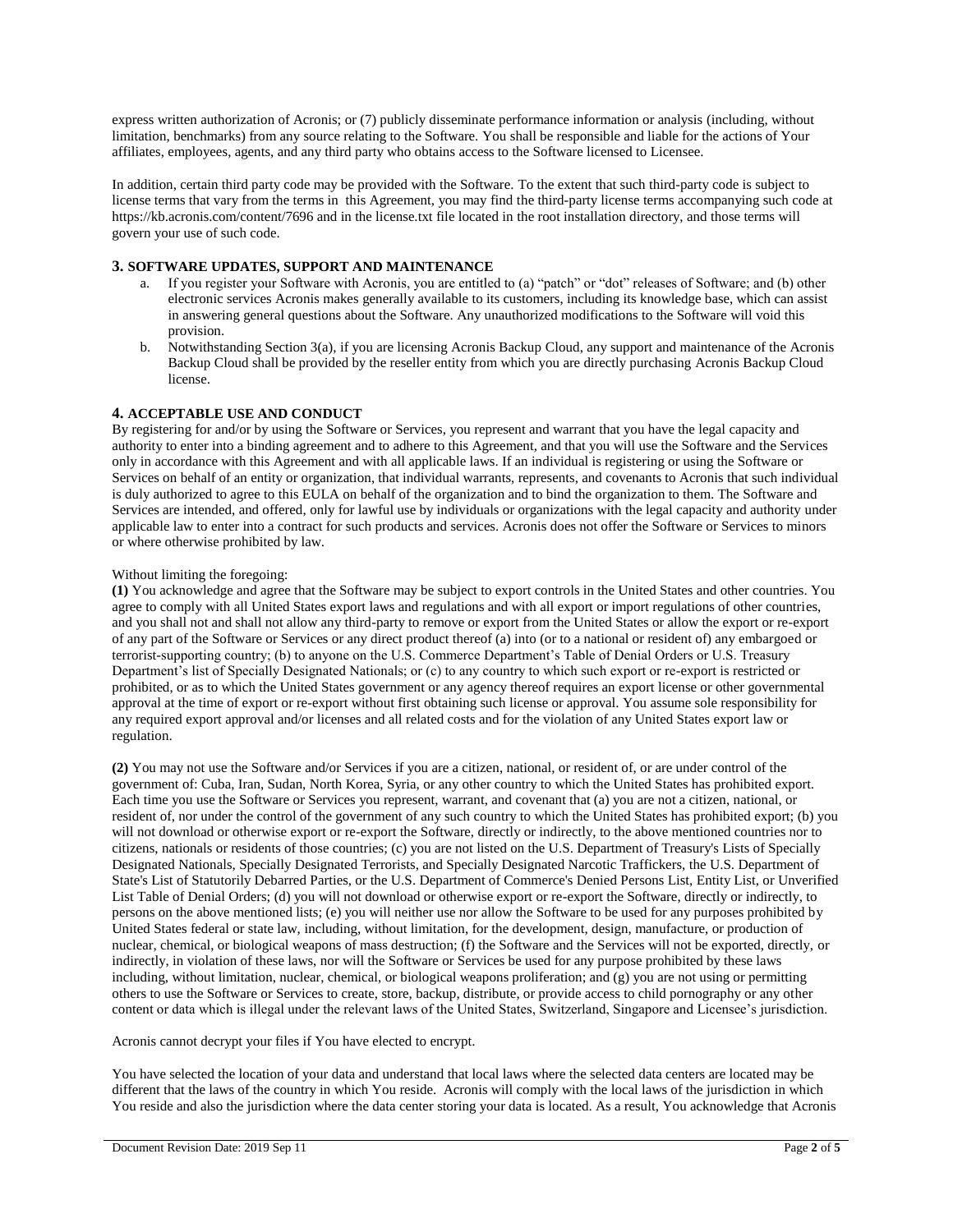or Acronis affiliates may use servers and other equipment to provide the Acronis Backup Cloud and Platform that are located in countries where litigants, law enforcement, courts, and other agencies of the government may have the right to access data stored within their jurisdictions upon terms and conditions provided by local law. Acronis may also provide access to your data to government authorities if Acronis suspects or believes that the data contains child pornography or other prohibited content or data or that the Data is being used for illegal purposes.

ACRONIS SHALL HAVE THE ABSOLUTE AND UNILATERAL RIGHT IN ITS SOLE DISCRETION TO DENY USE OF AND ACCESS TO ALL OR ANY PORTION OF THE SOFTWARE OR SERVICES TO LICENSEE OR OTHER USERS WHO ARE DEEMED OR SUSPECTED BY ACRONIS TO BE USING THE SOFTWARE OR SERVICES IN A MANNER NOT REASONABLY INTENDED BY ACRONIS OR IN VIOLATION OF LAW OR THIS AGREEMENT, INCLUDING BUT NOT LIMITED TO SUSPENDING OR TERMINATING A LICENSEE'S, OR ANOTHER USER'S, ACRONIS ACCOUNT WITH ACRONIS AND THE LICENSE TO USE THE SOFTWARE OR SERVICES.

### **5 PRIVACY AND DATA PROTECTION**

Except as otherwise stated in this Agreement, the Software is subject to Acronis' Privacy Statement at www.acronis.com/legal/privacy.html. ACRONIS ASSUMES NO RESPONSIBILITY FOR THE DELETION OF DATA, LOSS OF DATA, OR THE FAILURE TO STORE DATA. Acronis has no obligation to monitor the use of the Services and/or data transmitted or stored through the Software.

Acronis reserves the right, consistent with data privacy and other user data protection requirements applicable to the jurisdiction where data is stored, and if mandated by applicable law, regulation, legal process, or governmental order, disclose user Data or other information, but only to the extent required to satisfy those laws, regulations, or orders. Unless prohibited by law or other order, Acronis will provide reasonable notice of any such required or requested disclosure to You and reasonably cooperate to limit such disclosure to the extent allowed by law. You acknowledge and agree that the support Services that may be provided pursuant to the Agreement can be provided from countries other than the country in which You are based. If You prefer that support services be provided solely from the United States, such service can be provided at an additional cost to You.

# **6 CONFIDENTIALITY**

The Software and Services contain trade secrets (as defined by applicable law) of Licensor and are proprietary to Licensor. Licensee shall maintain the Software and the Services in confidence and prevent disclosure of the Software and Services using at least the same degree of care it uses for its own most critical proprietary information, but in no event less than a reasonable degree of care. Licensee shall not disclose or provide access to the Software or Services or any part thereof to anyone for any purpose, other than to employees or other parties authorized under this Agreement for the purpose of exercising the rights expressly granted under this Agreement.

#### **7 WARRANTY**

If Acronis provides You with Software in the form of tangible media, Acronis warrants that the media upon which the Software is recorded will not be defective under normal use for a period of ninety (90) days from delivery. Acronis will replace any defective media returned to Acronis within the warranty period at no charge to you. Acronis warrants that the Software, as delivered by Acronis and when used in accordance with the software documentation provided by Acronis, will substantially conform to the software documentation provided with the Software for a period of ninety (90) days from the date of delivery. If the Software does not comply with this warranty and such non-compliance is reported by You to Acronis within the warranty period, Acronis will do one of the following in its sole discretion (a) repair the Software; or (b) replace the Software with software that has substantially the same functionality. This warranty excludes defects resulting from accidents, abuse, unauthorized repair or modification, enhancements or misapplication of the Software. THE FOREGOING WARRANTY SET FORTH IN THIS SECTION IS YOUR SOLE AND EXCLUSIVE REMEDY FOR ACRONIS' BREACH OF THIS WARRANTY.

You represent and warrant to Acronis that (A) You have the full right, power, and authority to grant the rights herein and to provide Acronis with Your data ("Licensee Data"), access to Your facilities and network ("Licensee System"), and any other materials You provide to Acronis; (B) neither Acronis's access to or use of the Licensee Data or the Licensee System will: (i) give rise to any action or claim by a third party; or (ii) cause You to breach any of Your agreements or understanding in relation to the Licensee Data or the Licensee System, including without limitation any terms of use to which You are bound; (C) the Licensee Data will not contain any confidential or proprietary information of a third party that You do not have the right to provide; and (D) You will use commercially reasonable efforts to prevent the transmission to Acronis's networks or systems of any Trojan horse, malicious code, or other computer software code, routines, or device designed to disable, damage, impair, erase, or deactivate any data.

### **8 DISCLAIMER OF WARRANTIES**

YOU EXPRESSLY ACKNOWLEDGE AND AGREE THAT USE OF THE ACRONIS SOFTWARE AND SERVICES AND ANY THIRD PARTY SOFTWARE AND SERVICES IS AT YOUR SOLE RISK AND THAT THE ENTIRE RISK AS TO SATISFACTORY QUALITY, PERFORMANCE, ACCURACY AND EFFORT IS WITH YOU. EXCEPT FOR THE LIMITED WARRANTY ON MEDIA SET FORTH ABOVE 7 AND TO THE MAXIMUM EXTENT PERMITTED BY APPLICABLE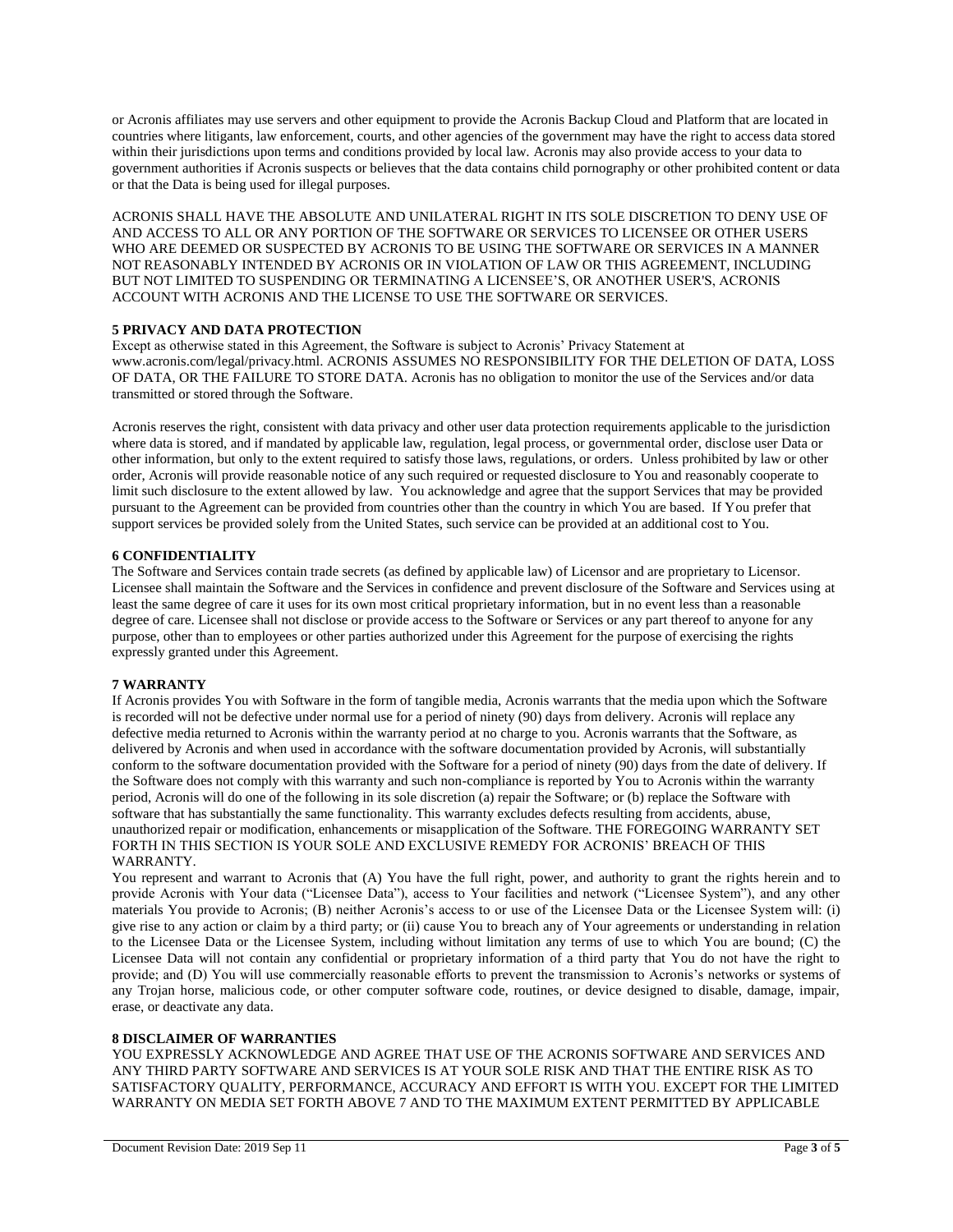LAW THE ACRONIS SOFTWARE AND SERVICES ARE PROVIDED "AS IS," WITH NO WARRANTIES WHATSOEVER. ACRONIS AND SUCH THIRD PARTIES EXPRESSLY DISCLAIM TO THE FULLEST EXTENT PERMITTED BY LAW ALL EXPRESS, IMPLIED, AND STATUTORY WARRANTIES, INCLUDING, WITHOUT LIMITATION, THE WARRANTIES OF MERCHANTABILITY, SATISFACTORY QUALITY, FITNESS FOR A PARTICULAR PURPOSE, AND NONINFRINGEMENT OF INTELLECTUAL PROPERTY RIGHTS. IT IS AT YOUR OWN DISCRETION AND RISK, THAT YOU DOWNLOAD AND/OR USE THE SOFTWARE. YOU WILL BE SOLELY RESPONSIBLE FOR ANY DAMAGES TO YOUR COMPUTER SYSTEM OR LOSS OF DATA THAT RESULTS. ACRONIS MAKES NO WARRANTIES OR REPRESENTATIONS THAT THE FUNCTIONS CONTAINED IN THE SOFTWARE OR SERVICES WILL MEET YOUR REQUIREMENTS, THAT THE OPERATION OF THE SOFTWARE OR SERVICES WILL BE UNINTERRUPTED OR ERROR-FREE, OR THAT DEFECTS IN THE SOFTWARE OR SERVICES WILL BE CORRECTED. YOU MAY HAVE OTHER WARRANTY RIGHTS, WHICH MAY VARY FROM STATE TO STATE AND COUNTRY TO COUNTRY.

# **9 LIMITATION OF LIABILITY**

**UNDER NO CIRCUMSTANCES SHALL ACRONIS OR ITS AFFILIATES (INCLUDING SUPPLIERS, RESELLERS, OR PARTNERS) OR THEIR RESPECTIVE EXECUTIVES, EMPLOYEES, SHAREHOLDERS OR CONTRACTORS BE LIABLE FOR PERSONAL INJURY, OR ANY INCIDENTAL, SPECIAL, DIRECT OR CONSEQUENTIAL DAMAGES WHATSOEVER, INCLUDING WITHOUT LIMITATION, DAMAGES FOR LOSS OF PROFITS, LOSS OF DATA, BUSINESS INTERRUPTION OR ANY OTHER COMMERCIAL DAMAGES OR LOSSES, ARISING FROM OR RELATED TO YOUR USE OR INABILITY TO USE THE ACRONIS SOFTWARE AND SERVICES OR THIS AGREEMENT, HOWEVER CAUSED, REGARDLESS OF THE THEORY OF LIABILITY (CONTRACT, TORT, OR OTHERWISE) AND EVEN IF ANY SUCH PARTY HAS BEEN ADVISED OF THE POSSIBILITY OF SUCH DAMAGES. IN NO EVENT SHALL ACRONIS', OR IT'S AFFILIATES', TOTAL LIABILITY TO YOU, FOR ALL DAMAGES EXCEED THE AMOUNT, IF ANY, PAID BY YOU TO ACRONIS FOR THE SOFTWARE AND/OR SERVICES DURING THE TWELVE MONTHS PRIOR TO THE EVENT WHICH GAVE RISE TO THE DAMAGES IN QUESTION. IF THE SOFTWARE AND SERVICES ARE PROVIDED WITHOUT CHARGE, THEN THERE SHALL BE NO LIABILITY TO YOU WHATSOEVER. THE FOREGOING IS YOUR SOLE AND EXCLUSIVE REMEDY FOR ANY BREACH. THIS LIMITATION OF LIABILITY FOR PERSONAL INJURY OR EXCLUSION OF INCIDENTAL, CONSEQUENTIAL, OR DIRECT DAMAGES, WILL APPLY ONLY TO THE EXTENT PERMITTED UNDER APPLICABLE LAW. THE DISCLAIMERS AND LIMITATIONS SET FORTH ABOVE WILL APPLY REGARDLESS OF WHETHER OR NOT YOU ACCEPT THE SOFTWARE, UPDATES OR UPGRADES.** 

#### **10 GOVERNMENT END USERS**

As to direct and indirect U.S. Government Users, notwithstanding Sections 4 and 5:

- a. This Agreement applies to all Software and Services acquired directly or indirectly by or on behalf of the United States Government. The Software and Services are commercial products and services as defined in FAR 12.212 and subject to restricted rights as defined in FAR Section 52.227-19 and DFARS 227.7202, as applicable, and any successor regulations. Use, modification, duplication, or disclosure by the U.S. Government shall be solely in accordance with the terms of this Agreement and is subject to the restrictions set forth in subparagraph (c) of the Commercial Computer Software Restricted Rights clause of FAR 52.227-19.
- b. You have selected the United States as the default location for your data and understand that Acronis will comply with applicable U.S. Federal laws where You and your Data reside. As a result, You acknowledge that Acronis or Acronis affiliates may use servers and other equipment to provide the Acronis Backup Cloud and Platform that are located only in the United States, where U.S. Federal litigants, law enforcement, courts, and other agencies of the United States government may have the right to access Your data. Acronis may also provide access to your data to U.S. Federal government authorities if Acronis suspects or believes that the data contains child pornography or other prohibited content or data or that the Data is being used for illegal purposes.
- c. Acronis reserves the right, consistent with U.S. Federal data privacy and other user data protection requirements, and if mandated by U.S. Federal applicable law, regulation, legal process, or governmental order, disclose user Data or other information, but only to the extent required to satisfy those U.S. Federal laws, regulations, or orders. Unless prohibited by U.S. Federal law or other order, Acronis will provide reasonable notice of any such required or requested disclosure to You and reasonably cooperate to limit such disclosure to the extent allowed by law. You acknowledge and agree that the support Services that may be provided pursuant to the Agreement can be provided only from the United States.
- d. The parties acknowledge that nothing in this Agreement shall be interpreted to imply consent by any U.S. Government End User to submit to the adjudicative or enforcement power of any regulatory, administrative, or judicial authority of, or the application of the laws of, another jurisdiction. Any license provisions that are inconsistent with U.S. federal procurement regulations or applicable U.S. Federal laws are not enforceable under this Agreement.

# **11 MISCELLANEOUS PROVISIONS**